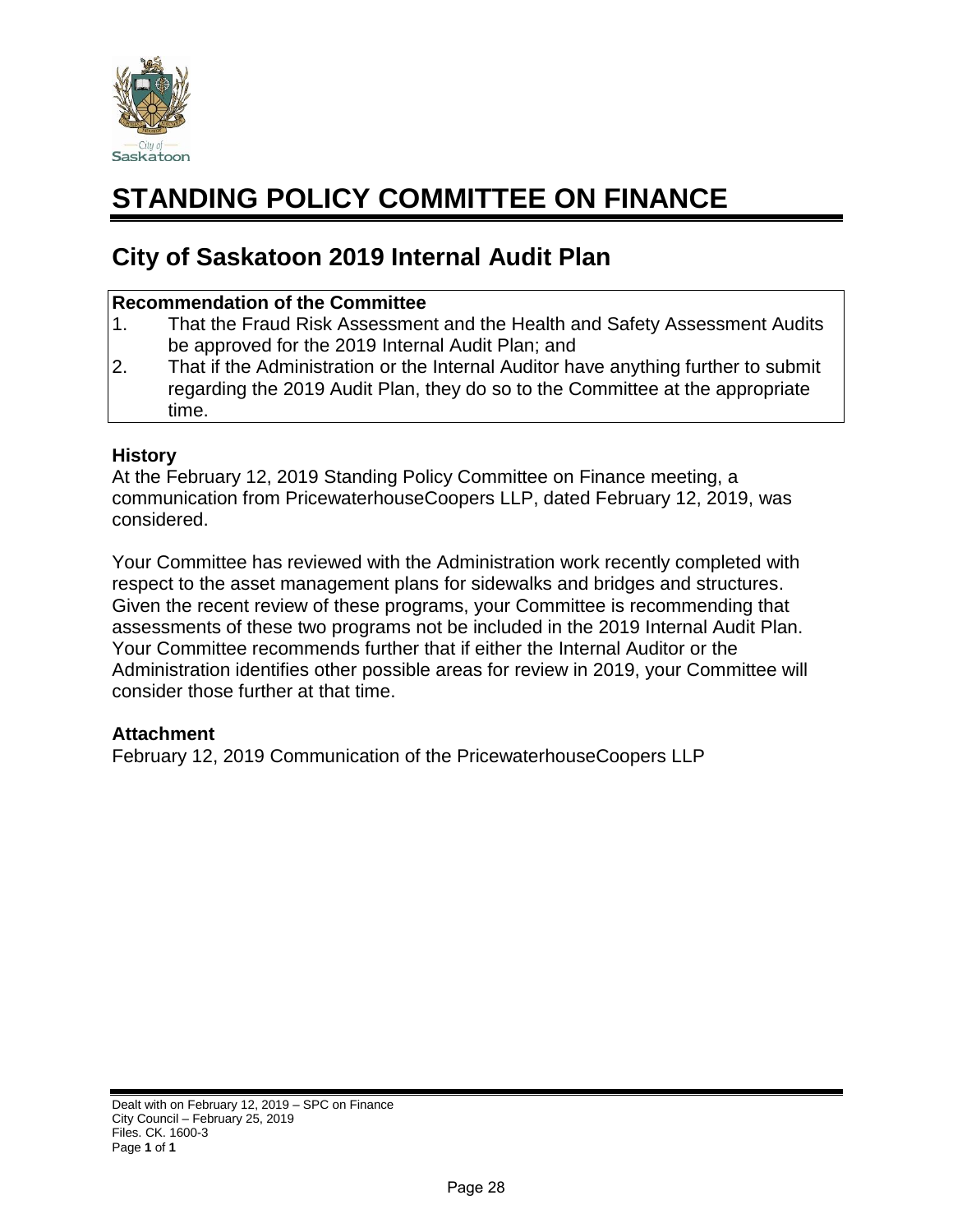## *City of Saskatoon 2019 Internal Audit Plan*

For the approval of the SPC on Finance February 12, 2019

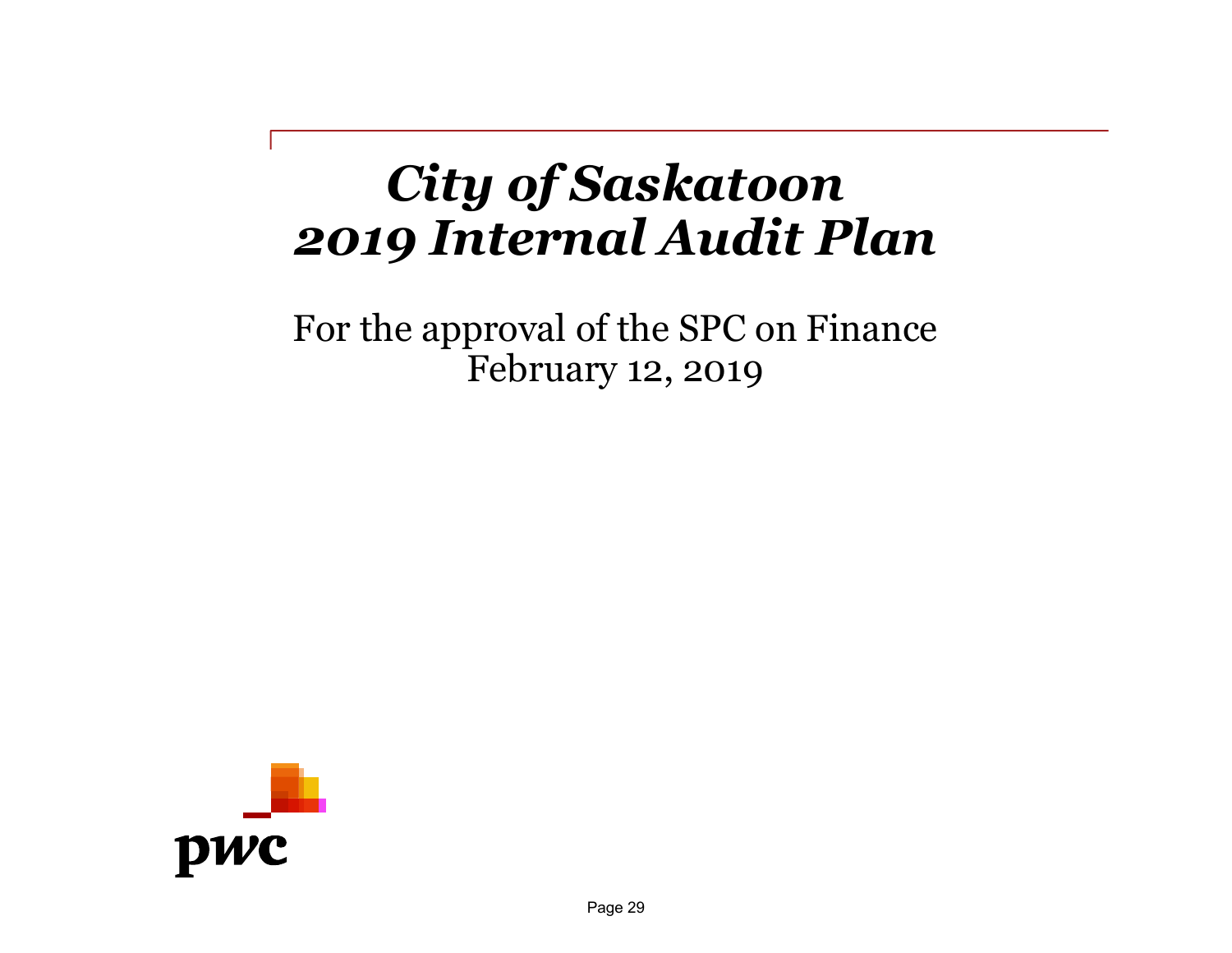## *Introduction*

As we enter the fifth year of our mandate with the City of Saskatoon's SPC on Finance, we continue to strive to ensure that our internal audit projects are relevant and timely. Throughout the course of our mandate, there is significant thought and planning that goes into making sure that each year's proposed audit projects are tied back to both Council priority areas and the strategic risks that have been developed by the City, which are updated each year.

For the 2019 year, we are proposing internal audit projects related to sidewalk maintenance, bridge maintenance, health and safety and fraud risk assessment. Sidewalk maintenance and bridge maintenance continue to be priority areas for the City of Saskatoon and with these two topics, conclude the broad suite of infrastructure-related internal audit projects that we contemplated when first developing the 5-year internal audit plan in 2015. The other topics proposed are both important and timely topics for the City of Saskatoon and have been arrived at based on consensus between our team and the Administration.

We look forward to discussing these projects further with the SPC on Finance and are happy to take any questions. Following the approval of this high-level project plan, we will begin working with the Administration on detailed scoping for each project with the goal of developing detailed Statements of Work for each project in the first half of 2019.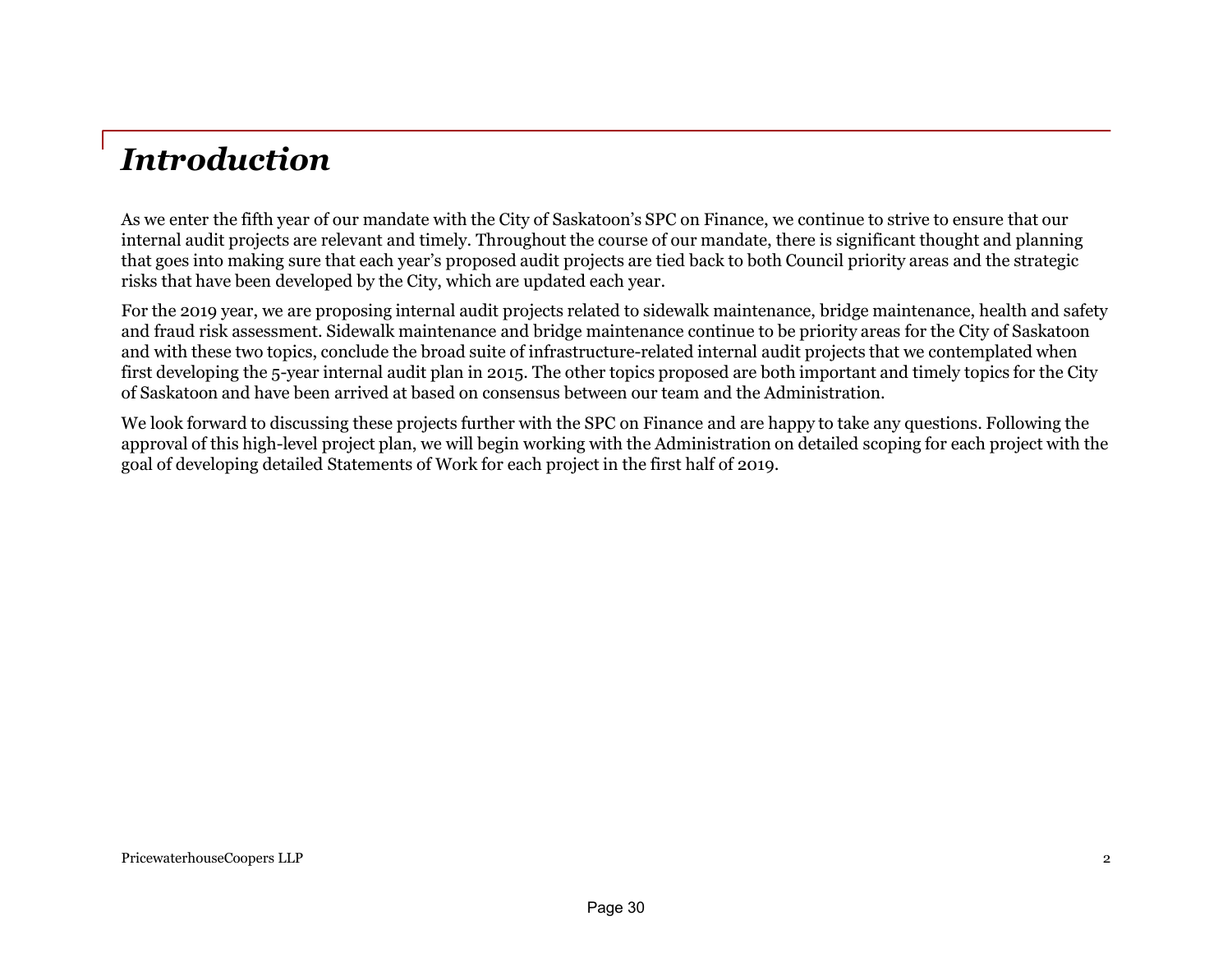## *2015 to 2019 Internal Audit Mandate – Status of Delivery*

The table below provides an overview of the status of delivery of our internal audit mandate. The detailed list of projects delivered to date are included in **Appendix 1** for the SPC on Finance's reference.

|                                                                     |                                 | <b>Cumulative hours</b> |               | Cumulative internal audit fee (\$ 000) |                                  |               |                   |
|---------------------------------------------------------------------|---------------------------------|-------------------------|---------------|----------------------------------------|----------------------------------|---------------|-------------------|
| <b>Year of</b><br><b>Internal</b><br><b>Audit</b><br><b>Mandate</b> | Period<br>of<br><b>Delivery</b> | Planned                 | <b>Actual</b> | <b>Carry over</b>                      | <b>Planned</b>                   | <b>Actual</b> | <b>Carry over</b> |
| 1.                                                                  | 2015                            | 1,400                   | 1,150         | 250                                    | \$223                            | \$188         | \$35              |
| 2.                                                                  | $2015 -$<br>2016                | 2,800                   | 2,375         | 425                                    | \$451                            | \$391         | \$60              |
| 3.                                                                  | $2015 -$<br>2017                | 4,200                   | 3,925         | 275                                    | \$683                            | \$651         | \$32              |
| 4.                                                                  | $2015 -$<br>2018                | 5,600                   | 5,255         | $345*$                                 | \$905                            | \$850         | $$55^*$           |
| 5.                                                                  | $2015 -$<br>2019                | 7,000                   |               |                                        | [Information not yet available.] |               |                   |

During the four years (2015-2018) of the Internal Audit mandate, a total of 5,255 (94% of planned) hours have been delivered. As a result, there are 345 hours to carryover to 2019 in order to deliver on projects planned for completion by the end of 2019.

\*Note that of this amount, 55 hours (\$8k) relate to completed projects that were under budget in 2018, and those hours have now been re-allocated to 2019 projects.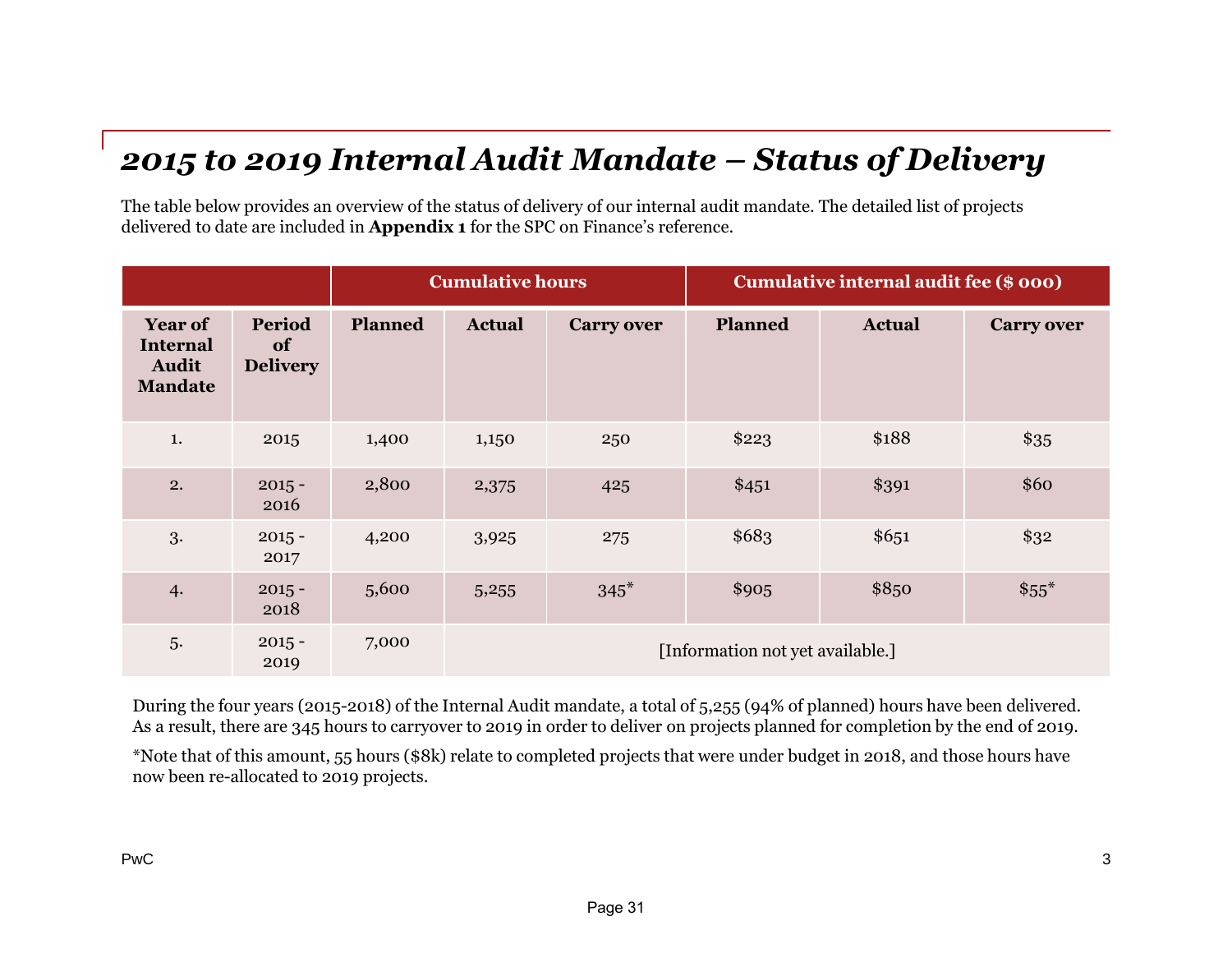## *2019 Internal Audit Plan – For Approval by SPC on Finance*

| <b>Audit</b><br><b>Area</b>                             | <b>Project Type</b>                                                                                                                                                                                                                                                                                                                                                                                                                                                                                                                                                                           | <b>Time</b><br>(Hours) | <b>Audit Fee</b><br>( <b>8000</b> ) |
|---------------------------------------------------------|-----------------------------------------------------------------------------------------------------------------------------------------------------------------------------------------------------------------------------------------------------------------------------------------------------------------------------------------------------------------------------------------------------------------------------------------------------------------------------------------------------------------------------------------------------------------------------------------------|------------------------|-------------------------------------|
| Sidewalk<br>Programs<br>Assessment                      | Assessment of economy, efficiency and/or effectiveness of the sidewalk preservation and<br>safety maintenance programs. This project would consider current asset management<br>practices and alignment with other internal programs. A comparison of service level<br>conditions and funding requirements to common practice would be included.<br>Estimated Timeline: February - May                                                                                                                                                                                                        | 360                    | \$57                                |
| <b>Fraud Risk</b><br>Assessment                         | Combating fraud is a shared responsibility across the City. Leadership has responsibility<br>for setting tone at the top and City staff need to understand fraud risks and procedures<br>to follow when fraud is discovered. This project would consider the City's exposure to<br>fraud risk by assessing fraud management policies, culture & awareness, risk assessment<br>and responses, investigation and remediation, and reporting and monitoring. The report<br>would highlight current areas of exposure with a focus on mitigating fraud risks.<br>Estimated Timeline: March - June | 365                    | \$58                                |
| Bridges &<br><b>Structures</b><br>Program<br>Assessment | Assessment of economy, efficiency and/or effectiveness of the bridge & structures asset<br>management program. This project would consider current asset management practices<br>and alignment with other internal programs. A comparison of service level conditions<br>and funding requirements to common practice would be included.<br>Estimated Timeline: May – October                                                                                                                                                                                                                  | 360                    | \$57                                |
| Health and<br>Safety<br>Assessment                      | The City continues to prioritize an engaged, healthy & safe workforce. There are several<br>measures of success in this regard and a number of initiatives in place to address this<br>priority area. This project would involve an examination of current health and safety<br>results and initiatives, an assessment of root causes for any issues or trends identified,<br>and recommendations based on best practice and results of peer cities.<br>Estimated Timeline: June – November                                                                                                   | 360                    | \$57                                |
| <b>TOTAL</b>                                            |                                                                                                                                                                                                                                                                                                                                                                                                                                                                                                                                                                                               | 1,445                  | \$229                               |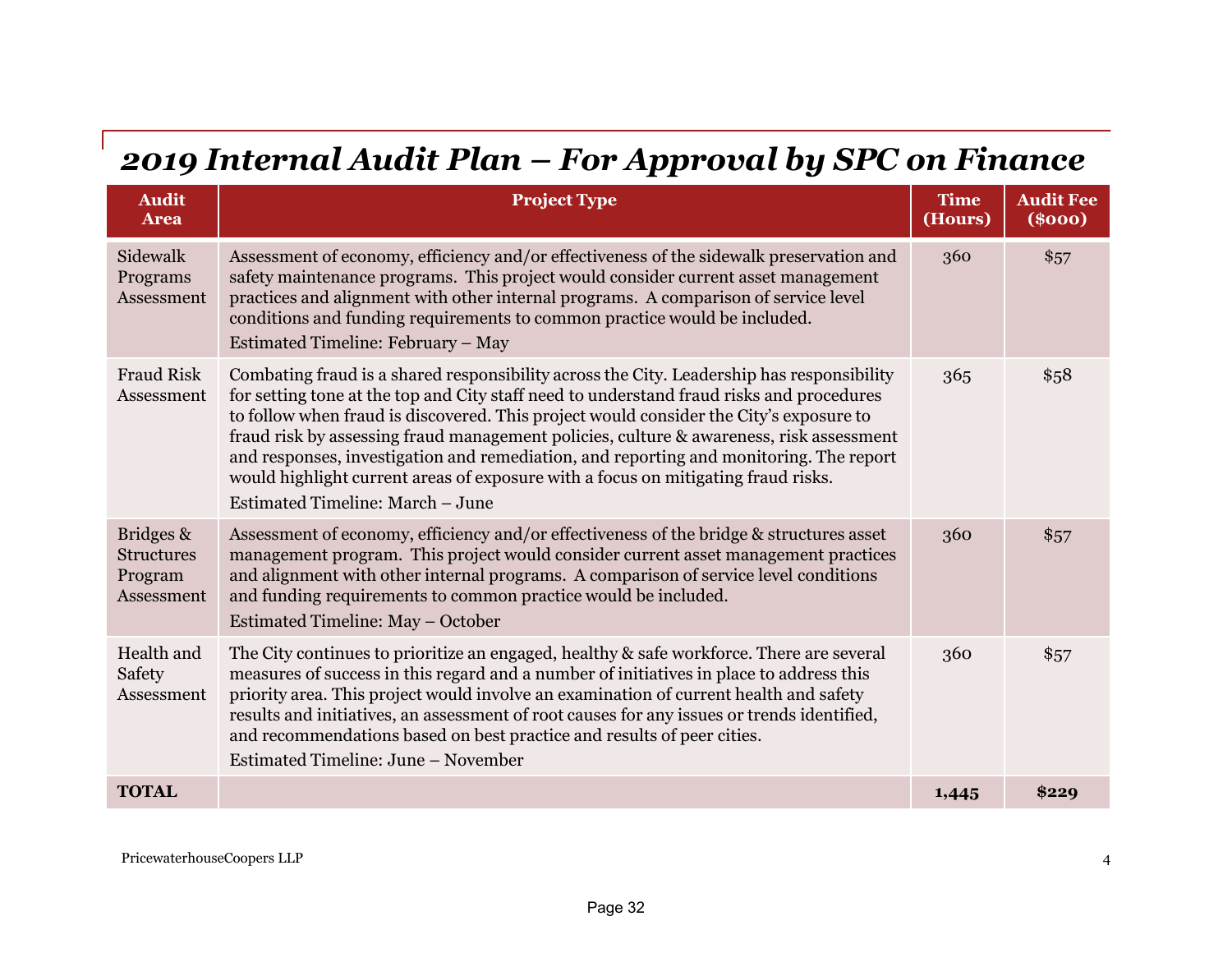# *Appendix 1*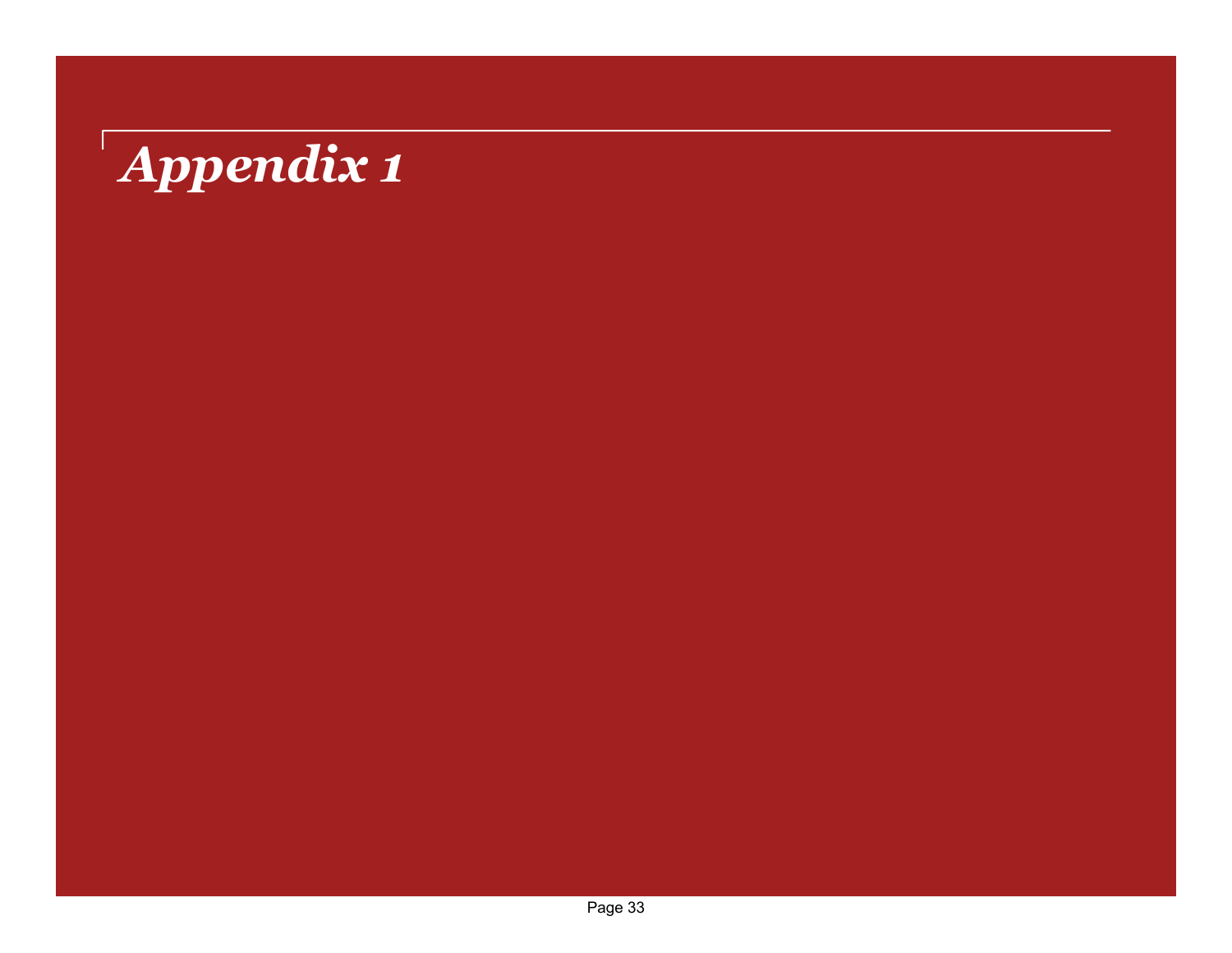### *2015 to 2019 Internal Audit Mandate – Project Summary*

The table below provides an overview of the projects undertaken to-date based on Internal Audit's 2015 to 2019 mandate. Note that more projects were included in the 5-year audit plan than could be completed based on budgeted annual hours and this summary of projects includes only those either undertaken, so excludes certain projects that were initially contemplated in the five-year plan developed in 2015.

| #  | <b>Audit Area</b>          | <b>Project Type</b>                                                                                                                               | Year    | <b>Status</b> |
|----|----------------------------|---------------------------------------------------------------------------------------------------------------------------------------------------|---------|---------------|
| 1. | <b>Risk Assessment</b>     | Initial risk assessment and audit plan preparation.                                                                                               | 2015    | Complete      |
| 2. | Road Maintenance           | Assessment of economy, efficiency and effectiveness of the<br>program.                                                                            | 2015    | Complete      |
| 3. | Snow and Ice<br>Management | Assessment of economy, efficiency and effectiveness of the<br>program.                                                                            | 2015/16 | Complete      |
| 4. | Asset Life Cycle<br>Costs  | Review of capital budgeting process and identify improvements<br>to incorporate asset life cycle costs including future operating<br>cost impact. | 2016/17 | Complete      |
| 5. | <b>Transit Services</b>    | Assessment of economy, efficiency and effectiveness of the<br>program.                                                                            | 2016/17 | Complete      |
| 6. | Revenue<br>Generation      | Assessment of potential options with respect to additional<br>revenue generation.                                                                 | 2016/17 | Complete      |